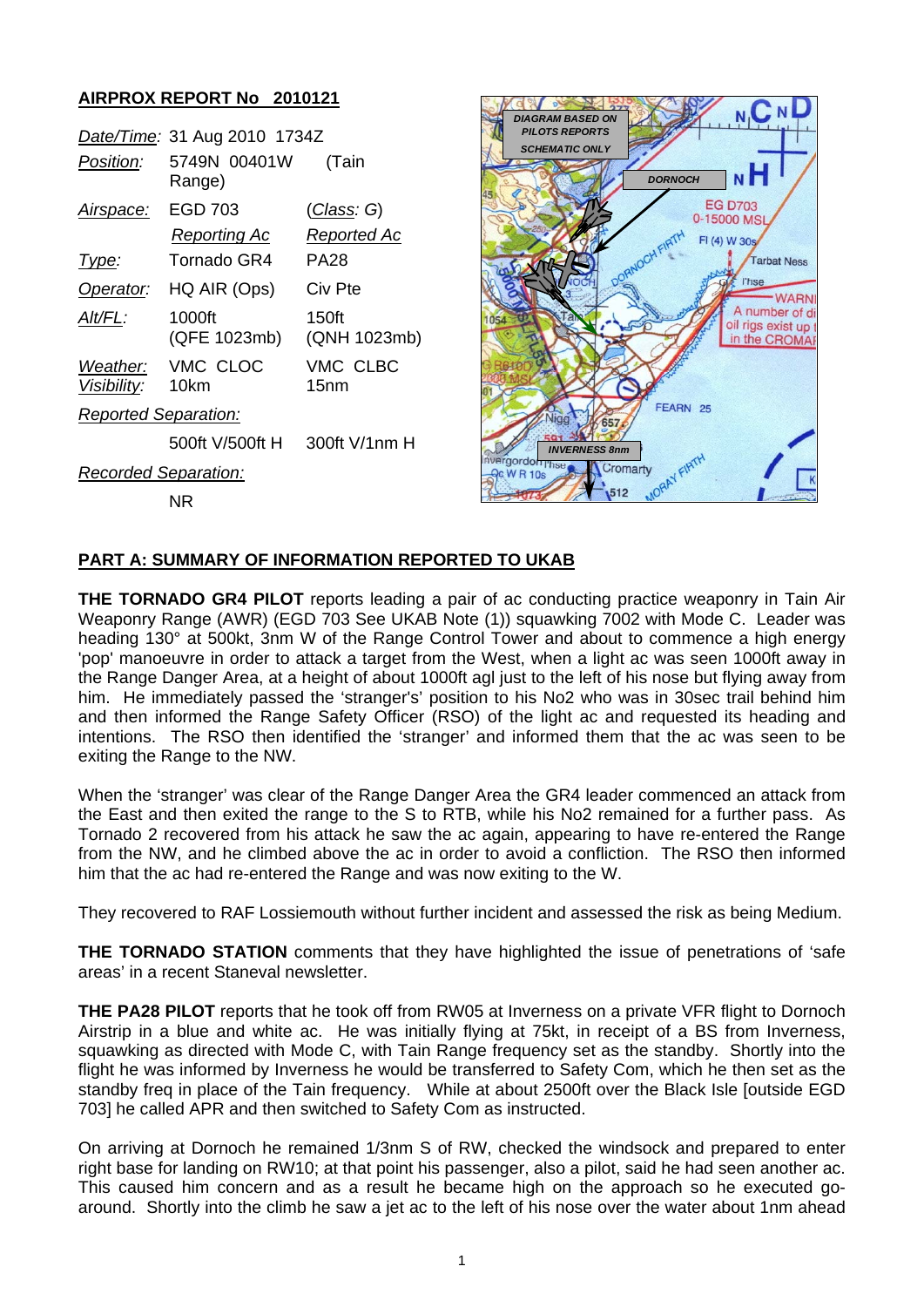turning and possibly climbing from low level. He immediately made a 120° turn to right onto a heading of about 220° and climbed to 2500ft to depart the area without delay.

He assessed the risk as being low.

After landing at Inverness he telephoned TWR and Tain Range to discuss this incident. The flight time from the freq change to Safety Com was very short (about 10 min) and indicated to him that the Range was inactive. At no time in this flight was he advised to contact Tain range.

He pointed out that on a previous flight to Dornoch at about the same time in the evening, he was also instructed by Inverness APR to use Safety Com and he landed at Dornoch without incident. Further, the only times Inverness APR had advised him to use Safety Com were on flights in the Dornoch area when Tain Range was not active. As a consequence he considered that the transfer to Safety Com by Inverness APR indicated the range was not active; on other flights in the area when the range was active he had contacted Tain on 122.75 as he would have done on this occasion had he not been advised to go to Safety Com.

**THE TAIN RSO** reported that 2 Tornado GR4 ac based at RAF Lossiemouth entered EGD 703 from the West to operate in the range. They reported seeing a light ac above the town of Dornoch, which is within the boundary of EGD 703, at about 1000ft. The light ac headed W and departed EGD 703, before turning N. The Tornados then set up for a run-in from Brora; both ac came through [the target] before leader departed the range and No2 set up for a run-in from the E.

He then saw the light ac again overhead Dornoch with Tornado 2 turning towards it so he informed the crew of the position of the ac and they replied that they were visual with it.

The light ac then turned W and, after passing Dornoch Bridge, it appeared to turn S towards Inverness so he called D&D to request that they identify the ac and put a call out on VHF guard to ask the ac's intentions. D&D spoke to Inverness ATC who said they believed the ac to be a PA28 Registration x-xxxx. He then called Inverness APR who said they had spoken to the pilot when the ac left their airspace and they had instructed him to go to the Safety Com Frequency.

At 1910 the pilot telephoned and said that he had been instructed by Inverness APR to transfer to Safety Com. The RSO informed the pilot that he would be submitting a report as the pilot had not requested permission to enter EGD 703 and had come close to a fast jet ac. Later he spoke to the Tornado Leader and the No2 navigator, who said the light ac was about 500 ft and 2/3nm away.

A transcript of the RT was provided.

**INVERNESS ATC** were not aware of the Airprox and did not provide a report.

**HQ AIR BM SM** commented that a Tornado GR4 pair was operating within an AWR (EGD 703) when an Airprox occurred with a PA28 that had infringed the range. Reports from the GR4 leader, the RSO, a radar replay and a RT tape transcript, were available to conduct this analysis; the radar replay, however, was inconclusive, therefore the investigation was conducted using information gained from the reports and RT transcripts.

The GR4 crews were conducting practice weaponry in the AWR and made initial contact with the RSO at 1731:33, when they received a range joining clearance. At that time the RSO was not aware of the presence of the PA28; therefore TI was not passed on initial contact. The first indication the RSO had of other traffic was when Tornado Leader reported an ac in their vicinity at 1734:44. This prompted the RSO to look in the reported position and where he saw a PA-28 (registration later identified). As the Tornados made a further run at 1739:44 the RSO again saw the PA28 overhead Dornoch Hotel, he estimated at 1000ft. He passed TI and Tornado leader reported visual and manoeuvred the formation to pass above the ac. The remainder of the sortie passed without incident and Tornado 2 reported leaving the range at 1742:00.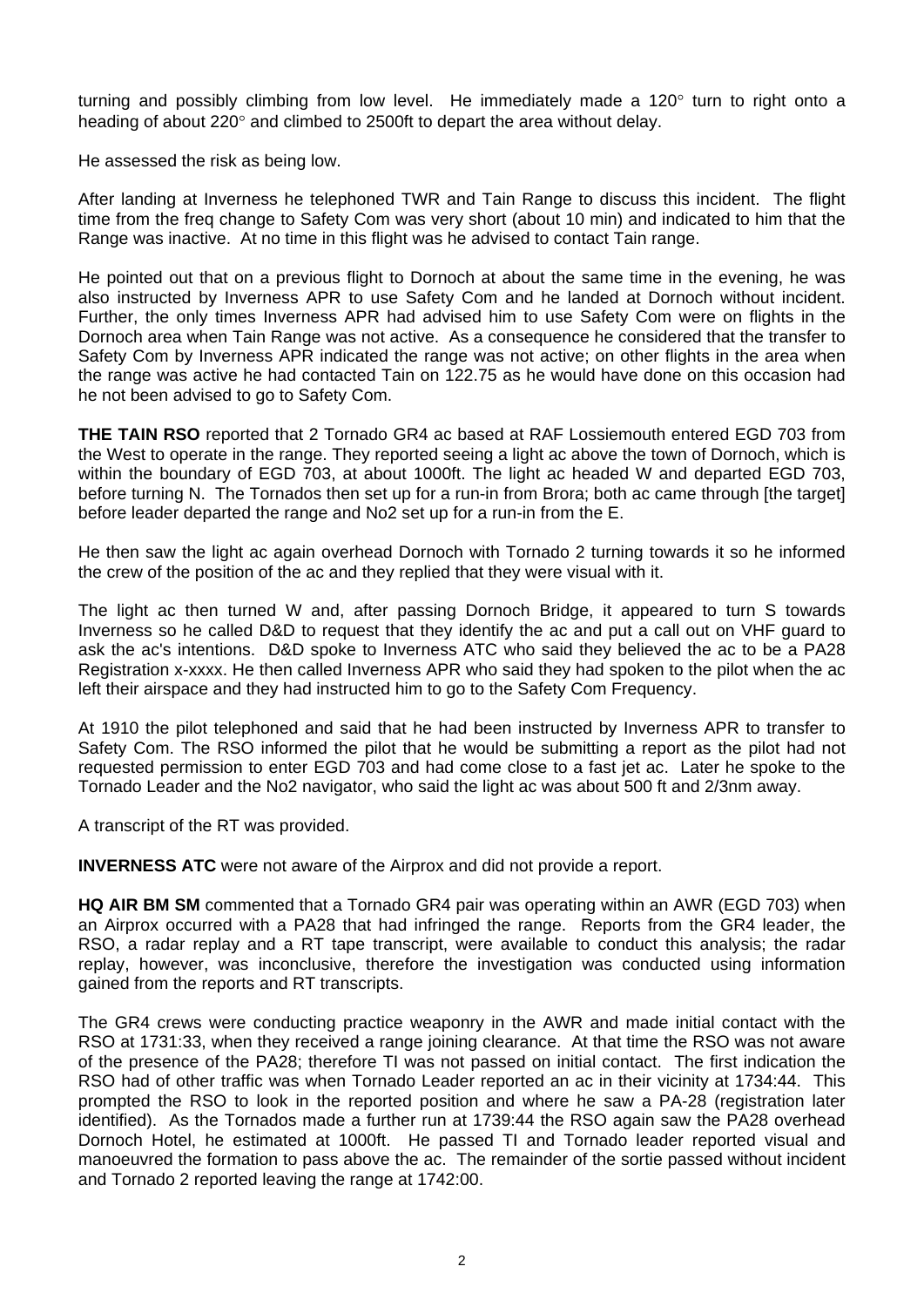RSOs at AWRs generally operate without of surveillance equipment; consequently, their awareness of ac operating on the extremities of the AWR is dependent upon pilots operating in the area making information calls to them, under the auspices of the Danger Area Activity Information Service (DAAIS). Furthermore, the UK Mil and Civ AIP at ENR 5.1 states:

"aircraft wishing to use Dornoch or Easter aerodromes during range opening hours are to contact Tain Range on 122·75 prior to entering the range."

This incident happened in a notified AWR and as such the ac operating within it are assumed to be protected from other airspace users in order to carry out weaponry sorties with tactical freedom. In this case the RSO carried out his duties effectively and, once aware of the proximity of the PA28, continued to scan in order to help provide early warning to the Tornados.

**ATSI** commented that the PA28 was on a VFR flight from Inverness Airport to Dornoch airfield.

Inverness was operating combined TWR and APR control positions but at the time of the incident neither ac was in receipt of a service from Inverness.

The Inverness weather was:

METAR EGPE 311720Z 05006KT CAVOK 16/08 Q1023=

At 1721 the PA28 departed from Inverness airport for Dornoch displaying the Inverness SSR conspicuity Code 6177. At 1723 the PA28 was asked to report when intending to change frequency for Safety-Com Dornoch.

At 1723 the Tornado formation called Inverness saying, *'north to routeing doors to the Beauly then north to Tain';* at 1725:30 they reported clearing the gap and were instructed to report ready to leave the frequency for Tain. Inverness passed the formation TI on the PA28, positioned S abeam *'the Glory gap'*, heading for Dornoch airfield. At 1726:44 the PA28 pilot was asked if he had copied the Tornados, shortly to pass N abeam en-route Tain and he confirmed that he had copied the TI.

At 1727 the Tornado formation reported abeam the '*Black Isle en-route Tain'*. At 1728:29 the PA28 was instructed to squawk 7000 and transferred to Safety Com frequency 135.475MHz, which the pilot acknowledged.

UKAB Note (1): EGD 703 is promulgated in the UKAIP (ENR 5-1-3-24) as a Danger Area from SFC to 15000ft, 0900-2200 Mon -Thu etc (the incident took place on a Tuesday) covered by [Statutory Instrument] SI 1940/644. That being the case, permission to enter from the DAAIS (Tain on 122.75) is required before entry. Further, as stated above, ac using Dornoch Aerodrome during the hours of operation of EGD 703 are required to contact Tain before entering the Danger Area.

UKAB Note (2): The incident occurred below the base of recorded radar cover.

**HQ AIR (Ops)** comments that this incident would be better classified as an infringement of an active danger area than an Airprox. The GR4s visually acquired the PA28 in good time to avoid it by an appropriate margin and did so. The reasons for the PA28 entering the range without the required permission is worthy of further investigation.

## **PART B: SUMMARY OF THE BOARD'S DISCUSSIONS**

Information available included reports from the pilots of both ac, a radar recording and reports from the appropriate ATC and operating authorities.

The Board agreed that although this had been a serious airspace infringement, as reasoned below there had not at any time been a risk that the ac would have collided.